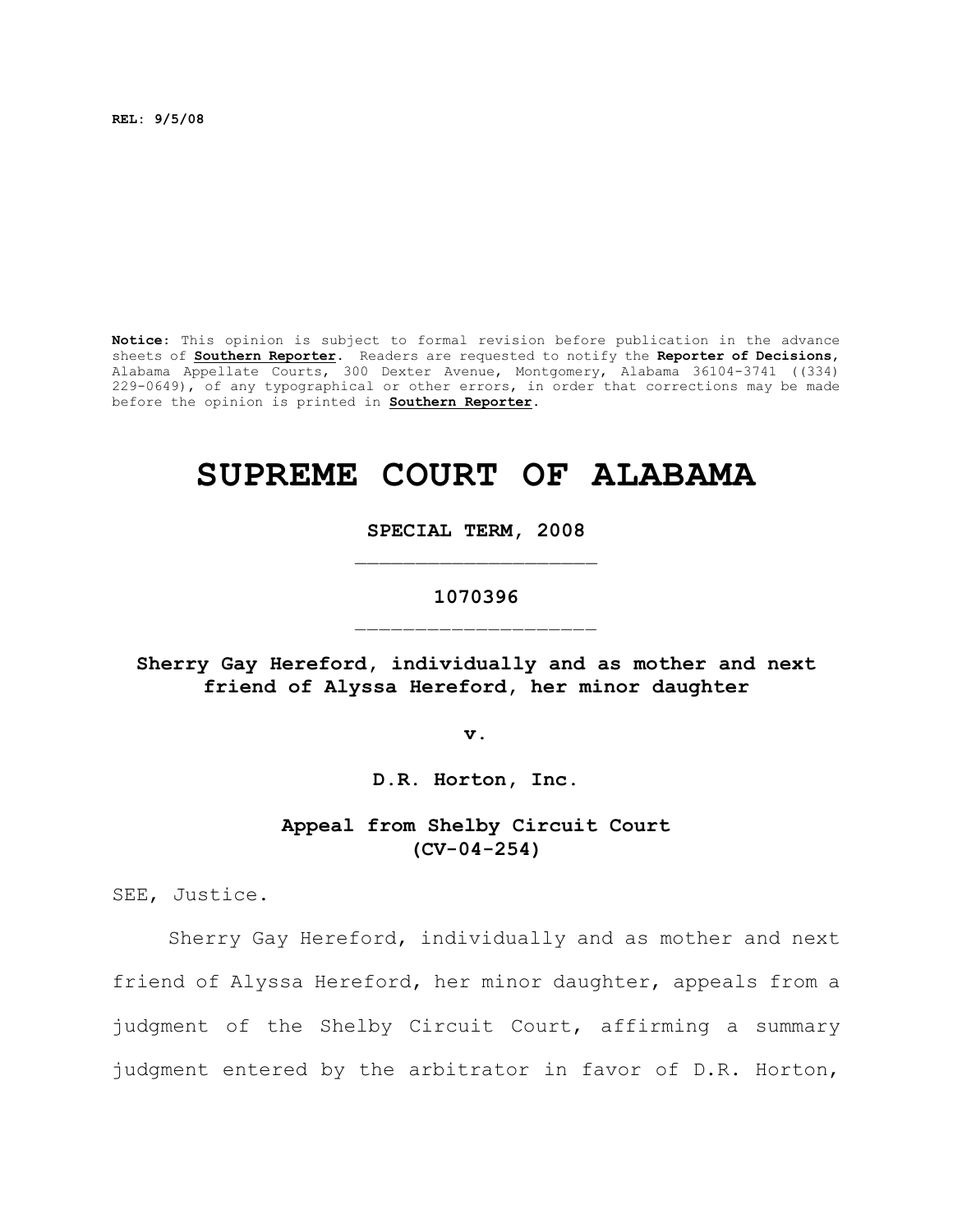Inc. (hereinafter "Horton"). We affirm.

#### Facts and Procedural History

On January 6, 2003, Sherry Gay Hereford entered into a real-estate contract with Horton for the purchase of a newly constructed house that Horton had built. The contract included a one-year limited warranty that provided that Horton was responsible for repairing any latent defects in the house. The limited warranty expressly disclaimed all other warranties, whether express or implied, and provided that the limited warranty excluded recovery for "[i]ncidental, consequential, or secondary damages caused by a breach of this warranty." The limited warranty also contained an arbitration clause that provided that any dispute arising under the limited warranty shall be submitted to arbitration in accordance with the Federal Arbitration Act, 9 U.S.C. § 1 et seq.

Several months after the Herefords moved into the house, they discovered water damage in the third bedroom of the house. Hereford notified Horton of the damage, and a representative of Horton went to the house to investigate the cause of the water damage. Horton learned that the water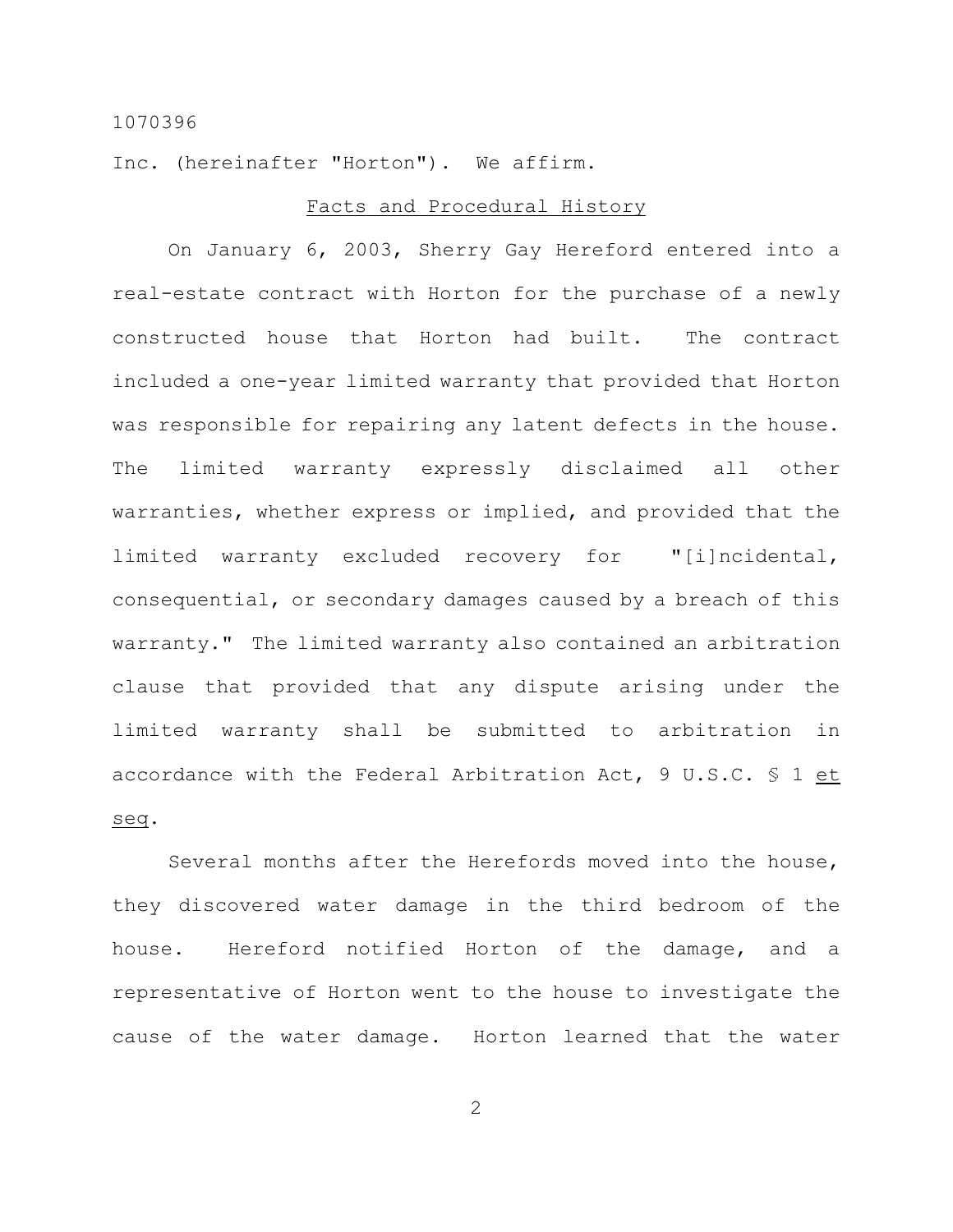damage was being caused by leakage from a condensation drain pipe for the heating, ventilation, and air-conditioning ("HVAC") system, which had become separated at one of its joints. Horton repaired the separation in the pipe joint, removed and replaced the damaged carpet, baseboards, insulation, and sheet rock in the bedroom, and sprayed the affected areas with a bleach-detergent solution. Horton planned to make further repairs to the bedroom; however, a dispute arose between Hereford and Horton regarding the extent of the repairs, and Hereford refused to allow Horton to make any further repairs to the house unless Horton agreed to meet Hereford's specific demands regarding the repairs.

Hereford hired Michael Ridge, a certified industrial hygienist, to inspect the house and to determine what measures were necessary to repair the damage caused by the leak in the HVAC pipe. The report prepared by Ridge recommended treating the entire house for mold. Specifically, Ridge's report recommended that the third bedroom should be enclosed with a barrier maintained with a high-efficiency-particulate-air filtration system to prevent the spread of mold while the third bedroom was being treated. The report further advised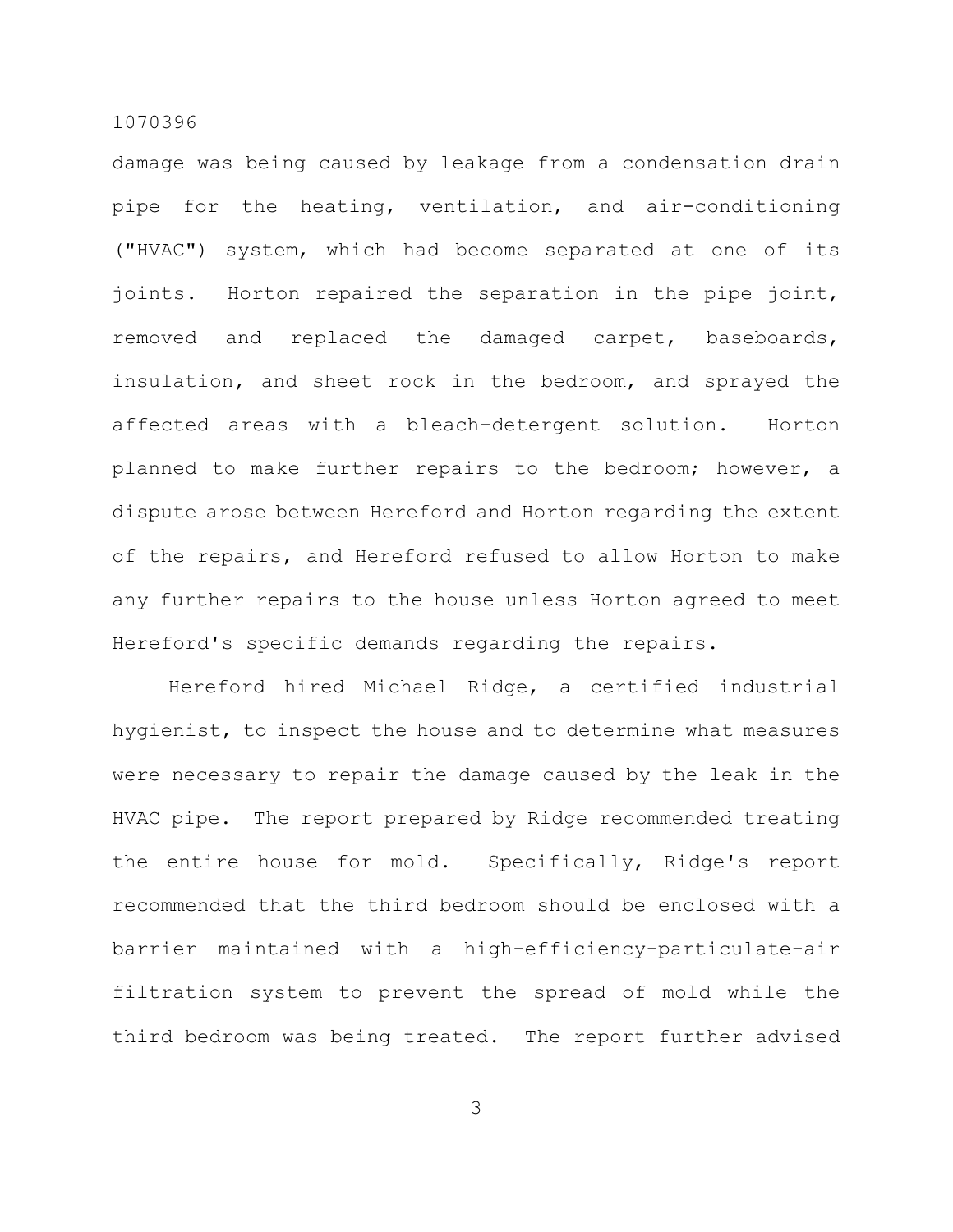that all the carpet and padding should be removed from the house, that the entire house should be cleaned, and that the contents of the house should be removed and stored during the repairs and treatment for mold. Concerned about the possible health hazards caused by exposure to mold, the Herefords moved out of the house and into a furnished apartment.

Hereford filed a claim under her homeowner's insurance policy with Alfa Insurance Company ("Alfa"), requesting that Alfa pay for the remediation of the Herefords' house and for the rental of the apartment. Alfa agreed to Hereford's requests and hired Pro-Care Complete Restoration Services, Inc., a professional remediation firm, to treat and repair the Herefords' house. Alfa paid over \$20,000 for the services performed by Pro-Care. The Herefords moved back into their house after Pro-Care finished treating the house for mold and made the necessary repairs.

On February 27, 2004, Hereford sued Horton, claiming that Horton had breached the limited warranty by failing to repair the damage caused by the leak in the unattached HVAC pipe. Horton moved the trial court to dismiss Hereford's action or, in the alternative, to stay the proceedings and compel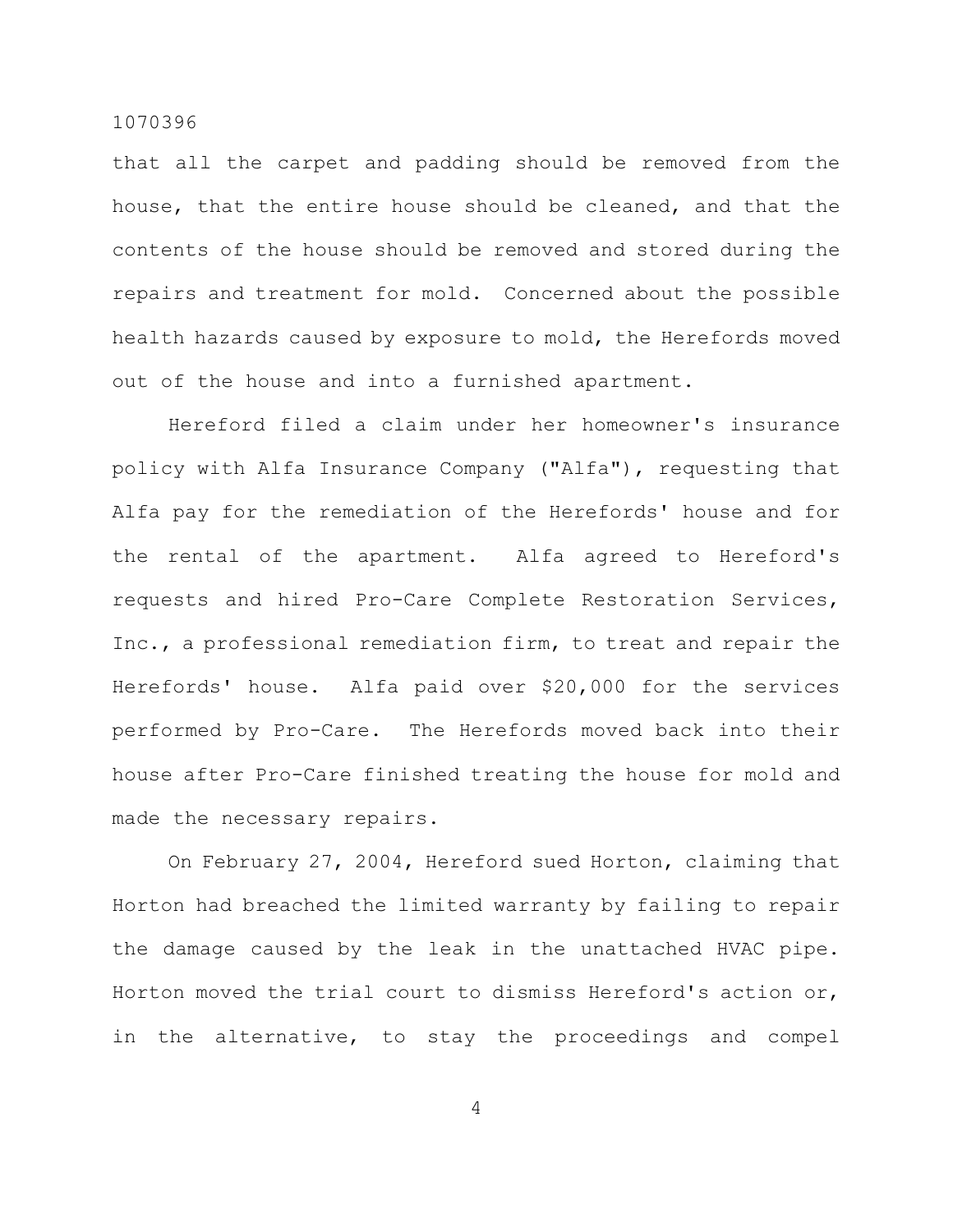arbitration under 9 U.S.C § 1 et seq., the Federal Arbitration Act. Before the trial court ruled on Horton's motion, counsel for Horton notified the trial court that both sides had agreed to enter into settlement negotiations and, in the event that settlement negotiations were unsuccessful, to submit the dispute to a mutually agreeable form of binding arbitration. Thereafter, the trial court placed this case on the administrative docket pending a settlement or resolution of the dispute by an arbitrator.

The settlement negotiations between Hereford and Horton were unsuccessful, and the dispute was submitted to arbitration. On August 18, 2006, Horton moved the arbitrator for a summary judgment, arguing that it had not breached the limited warranty or, alternatively, that even if it had breached the limited warranty, it was not liable for that breach because, it argued, the damages sought by Hereford were only consequential damages, the recovery of which was barred by the limited warranty. Hereford responded to Horton's summary-judgment motion, arguing that the provision in the limited warranty excluding the recovery of consequential damages was not enforceable because, she argued, the limited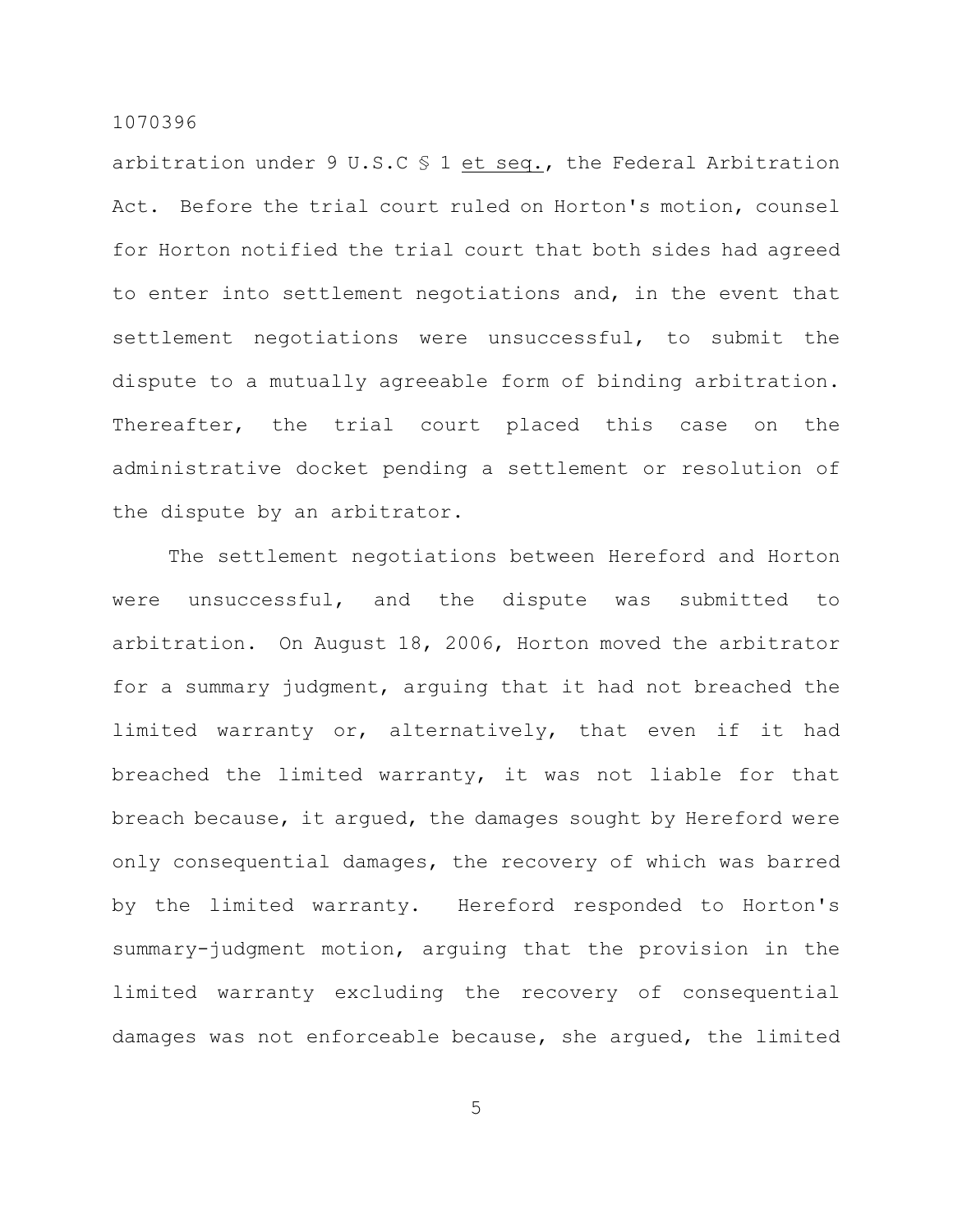warranty had failed to meet its essential purpose. The arbitrator entered a summary judgment in favor of Horton and dismissed Hereford's complaint, finding that Hereford could not prevail on her breach-of-warranty claim because Hereford's damages either were covered by her homeowner's insurance policy or were excluded under the limited warranty as consequential damages.

Hereford appealed the arbitrator's decision to the Shelby Circuit Court, and Horton moved that court to confirm the arbitrator's decision. The trial court determined that the arbitrator's decision was due to be confirmed, and it entered an order in accordance with that finding. Hereford now appeals.

# Standard of Review

In R.P. Industries, Inc. v. S & M Equipment Co., 896 So. 2d 460 (2004), this Court reviewed the trial court's order granting a motion to confirm an arbitration award and denying the opposing party's motion to vacate that award. We stated:

"'Where parties, as in this case, have agreed that disputes should go to arbitration, the role of the courts in reviewing the arbitration award is limited. Transit Casualty Co. v. Trenwick Reinsurance Co., 659 F. Supp. 1346 (S.D.N.Y. 1987), affirmed, 841 F.2d 1117 (2d Cir. 1988); Saxis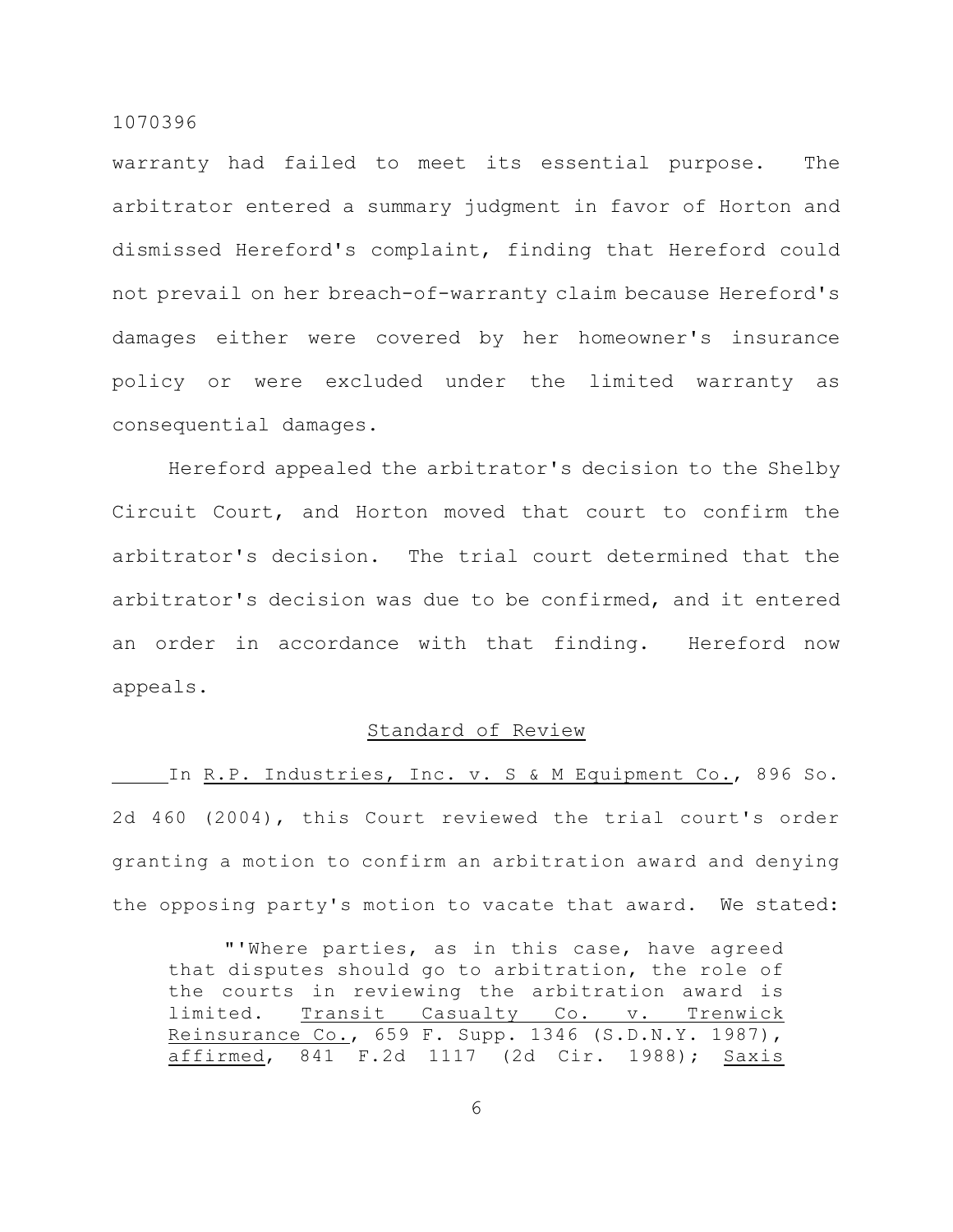Steamship Co. v. Multifacs International Traders, Inc., 375 F.2d 577 (2d 1967). On motions to confirm or to vacate an award, it is not the function of courts to agree or disagree with the reasoning of the arbitrators. Application of States Marine Corp. of Delaware, 127 F. Supp. 943 (S.D.N.Y. 1954). Courts are only to ascertain whether there exists one of the specific grounds for vacation of an award. Saxis Steamship Co. A court cannot set aside the arbitration award just because it disagrees with it; a policy allowing it to do so would undermine the federal policy of encouraging the settlement of disputes by arbitration. United Steelworkers of America v. Enterprise Wheel & Car Corp., 363 U.S. 593, 80 S. Ct. 1358, 4 L.Ed.2d 1424 (1960); Virgin Islands Nursing Association's Bargaining Unit v. Schneider, 668 F.2d 221 (3d Cir. 1981). An award should be vacated only where the party attacking the award clearly establishes one of the grounds specified [in 9 U.S.C. § 10]. Catz American Co. v. Pearl Grange Fruit Exchange, Inc., 292 F. Supp. 549 (S.D.N.Y. 1968).'"

896 So. 2d at 464 (quoting Maxus, Inc. v. Sciacca, 598 So. 2d 1376, 1380-81 (Ala. 1992)). The standard by which an appellate court reviews a trial court's order confirming an arbitration award under the Federal Arbitration Act is that questions of law are reviewed de novo and findings of fact are reviewed only for clear error. See Riccard v. Prudential Ins. Co., 307 F.3d 1277, 1289 (11th Cir. 2002).

## Analysis

Hereford asks this Court to reverse the trial court's judgment affirming the arbitrator's decision and to vacate the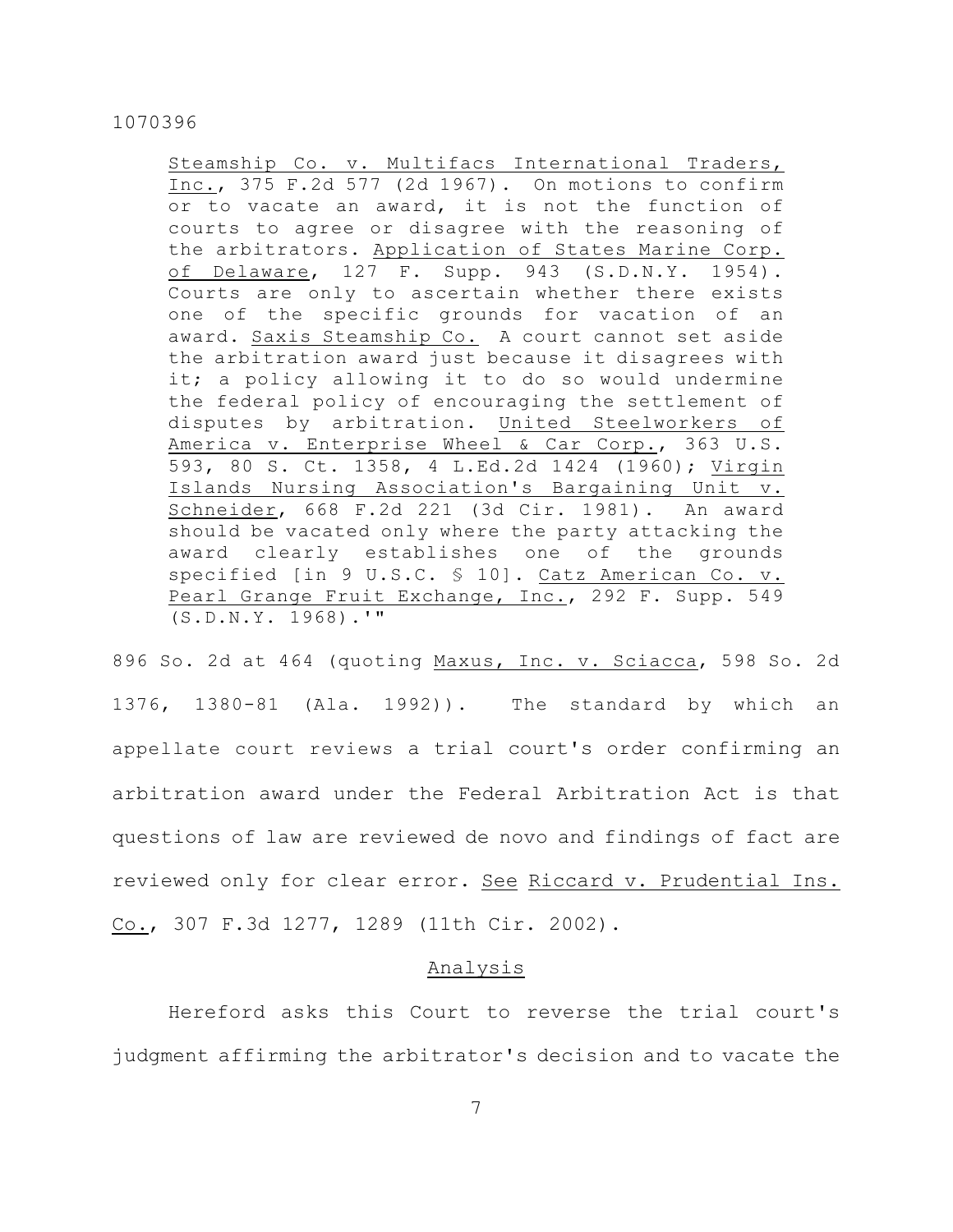arbitrator's decision because, she argues, the arbitrator manifestly disregarded the law in entering a summary judgment in favor of Horton. Before we can reach that question, however, we must determine whether, in light of the United States Supreme Court's recent decision in Hall Street Associates, L.L.C. v. Mattel, Inc., U.S. , 128 S. Ct. 1396 (2008), manifest disregard of the law remains a basis for obtaining relief from an arbitrator's award under the Federal Arbitration Act.

The Federal Arbitration Act, 9 U.S.C. § 2, provides, in pertinent part: "A written provision in ... a contract evidencing a transaction involving commerce to settle by arbitration a controversy thereafter arising out of such contract or transaction ... shall be valid, irrevocable, and enforceable, save upon such grounds as exist at law or in equity for the revocation of any contract." "Section 2 has the effect of preempting conflicting Alabama law, in particular § 8-1-41(3), Ala. Code 1975, which makes predispute agreements to arbitrate unenforceable." Title Max of Birmingham, Inc. v. Edwards, 973 So. 2d 1050, 1053 (Ala. 2007) (citing Garikes, Wilson, & Atkinson, Inc. v. Episcopal Found.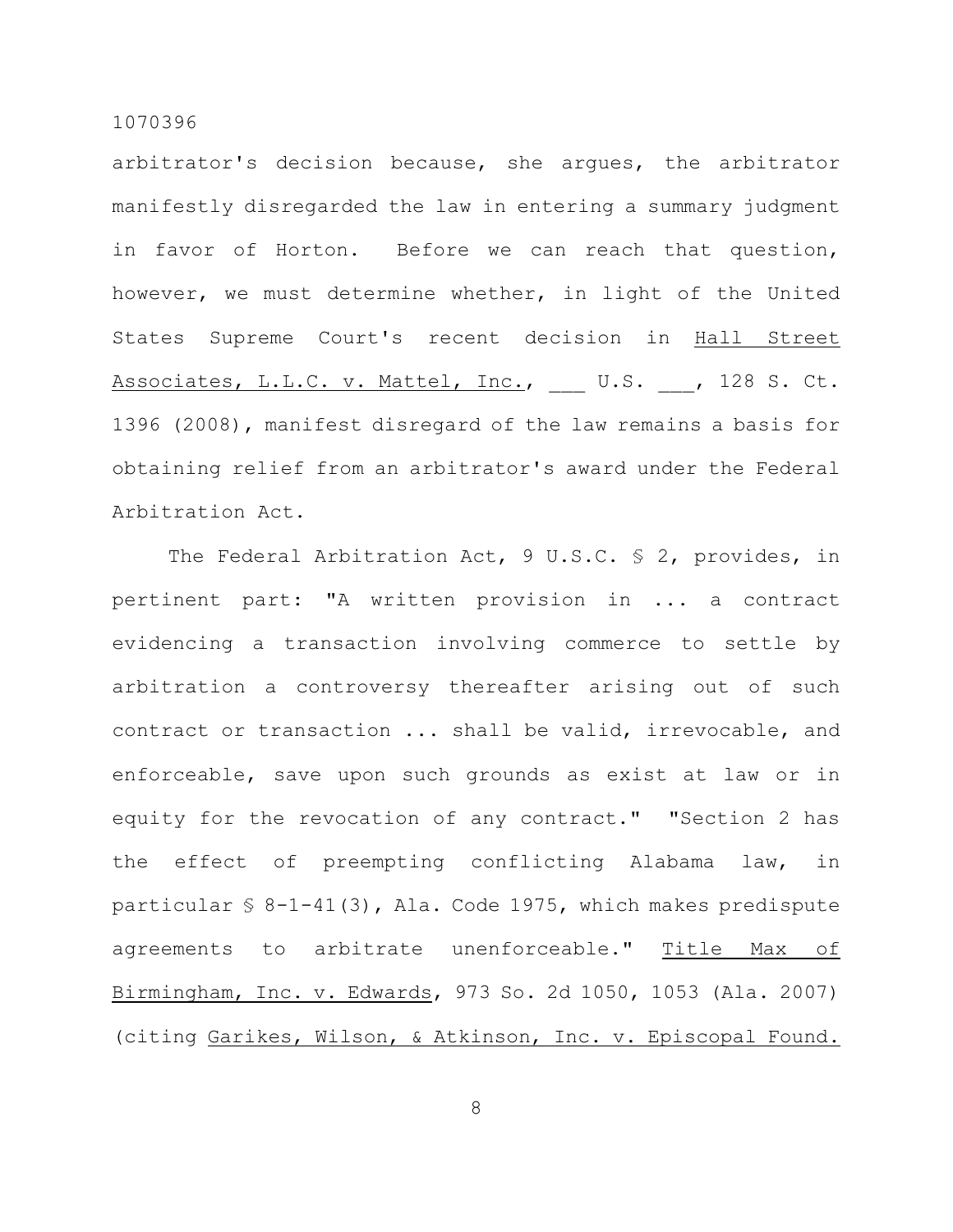of Jefferson County, Inc., 614 So. 2d 447, 448 (Ala. 1993)). Therefore, in Alabama, predispute arbitration provisions are enforceable so long as the party moving to compel arbitration proves "the existence of a contract calling for arbitration and ... that that contract evidences a transaction involving interstate commerce." Title Max of Birmingham, 973 So. 2d at 1052 (citing Polaris Sales, Inc. v. Heritage Imports, Inc., 879 So. 2d 1129, 1132 (Ala. 2003)).

As a preliminary matter, we first address whether the arbitration agreement between Hereford and Horton was governed by the Federal Arbitration Act. The limited warranty states that arbitration would be "governed by the procedures of the Federal Arbitration Act, 9 U.S.C. 1 et seq." Moreover, in its motion to compel arbitration, Horton specifically invoked the "Federal Arbitration Act" and moved the trial court to stay all proceedings and to compel Hereford to arbitrate her breach-of-warranty claim against Horton. The parties agreed that Hereford's purchase of the house was a transaction that involved interstate commerce; the real-estate sales contract expressly provides that "[t]he Seller and Buyer acknowledge that this Agreement necessarily involves interstate commerce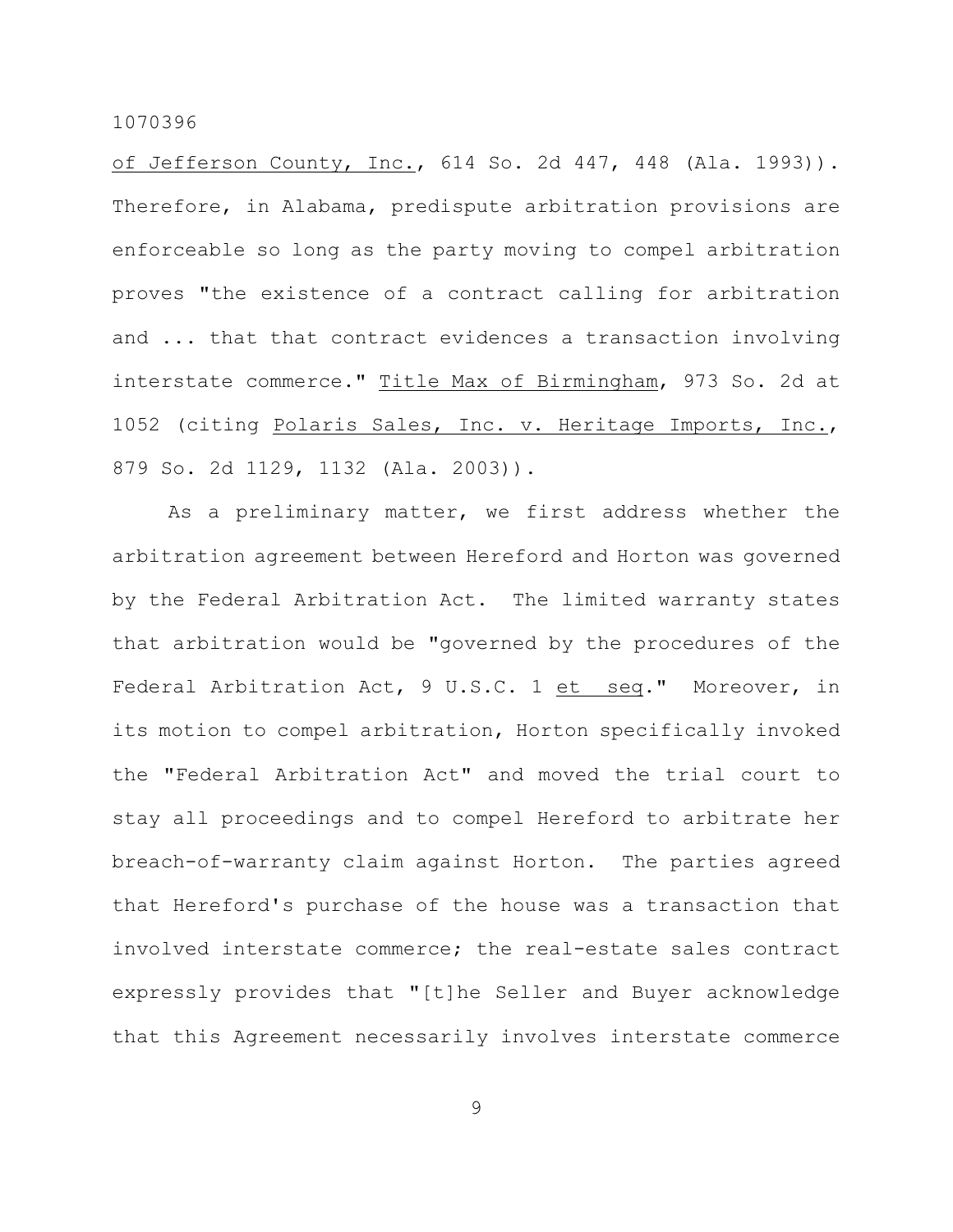by virtue of the materials and components contained in the dwelling." Therefore, we hold that the arbitration proceedings in this case were governed by the Federal Arbitration Act.

Having determined that the arbitration in this case was conducted pursuant to the Federal Arbitration Act, we must now address whether manifest disregard of the law is a valid ground for obtaining relief from an arbitrator's decision under the Federal Arbitration Act. "'In cases governed by the [Federal Arbitration Act], the federal substantive law of arbitration governs, despite contrary state law or policy.'" Birmingham News Co. v. Horn, 901 So. 2d 27, 44 (Ala. 2004) (quoting Maxus, Inc., 598 So. 2d at 1379), overruled on other grounds by Horton Homes, Inc. v. Shaner, [Ms. 1061659, June 20, 2008] So. 2d (Ala. 2008). The Supreme Court of the United States has stated that the Federal Arbitration Act "'create[s] a body of federal substantive law,'" which is "'applicable in state and federal courts.'" Buckeye Check Cashing, Inc. v. Cardegna, 546 U.S. 440, 445 (2006) (quoting Southland Corp. v. Keating, 465 U.S. 1, 12 (1984)).

Under § 10 of the Federal Arbitration Act, a party is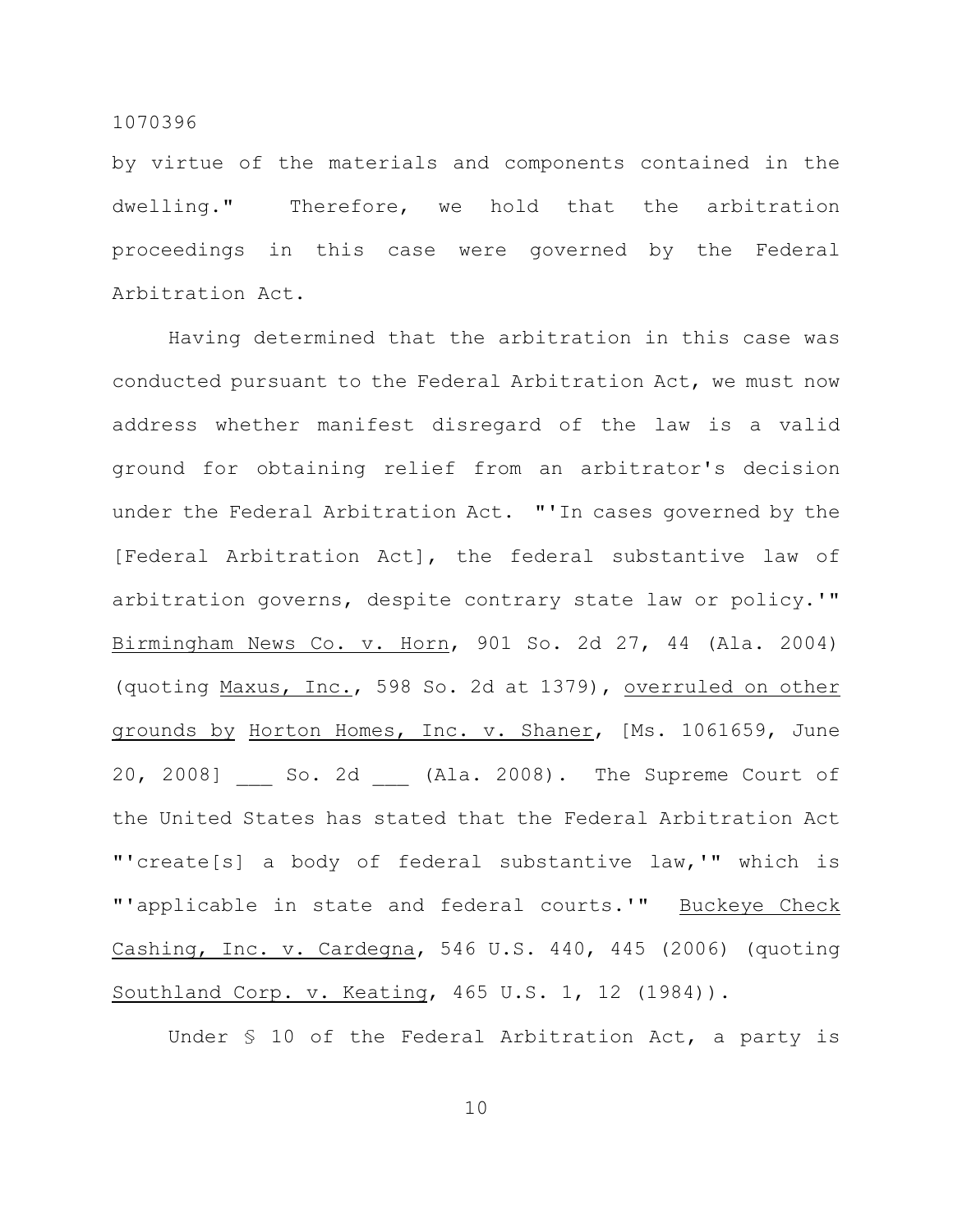entitled to have an arbitrator's award vacated upon a showing of one of the following four grounds:

"(1) where the award was procured by corruption, fraud, or undue means;

"(2) where there was evident partiality or corruption in the arbitrators, or either of them;

"(3) where the arbitrators were guilty of misconduct in refusing to postpone the hearing, upon sufficient cause shown, or in refusing to hear evidence pertinent and material to the controversy; or of any other misbehavior by which the rights of any party have been prejudiced; or

"(4) where the arbitrators exceeded their powers, or so imperfectly executed them that a mutual, final, and definite award upon the subject matter was not made."

9 U.S.C. § 10(a).

In Birmingham News, we noted that the four grounds listed in 9 U.S.C. § 10(a) for vacating an arbitrator's award had been adopted by this Court as "applicable to an appeal of an arbitration award in this state." 901 So. 2d at 46. This Court then adopted a fifth ground that could serve as a basis for vacating an arbitrator's award, namely, "manifest disregard of the law." 901 So. 2d at 50. Recognition of manifest disregard of the law as a nonstatutory ground for vacating an arbitrator's award originated in a statement made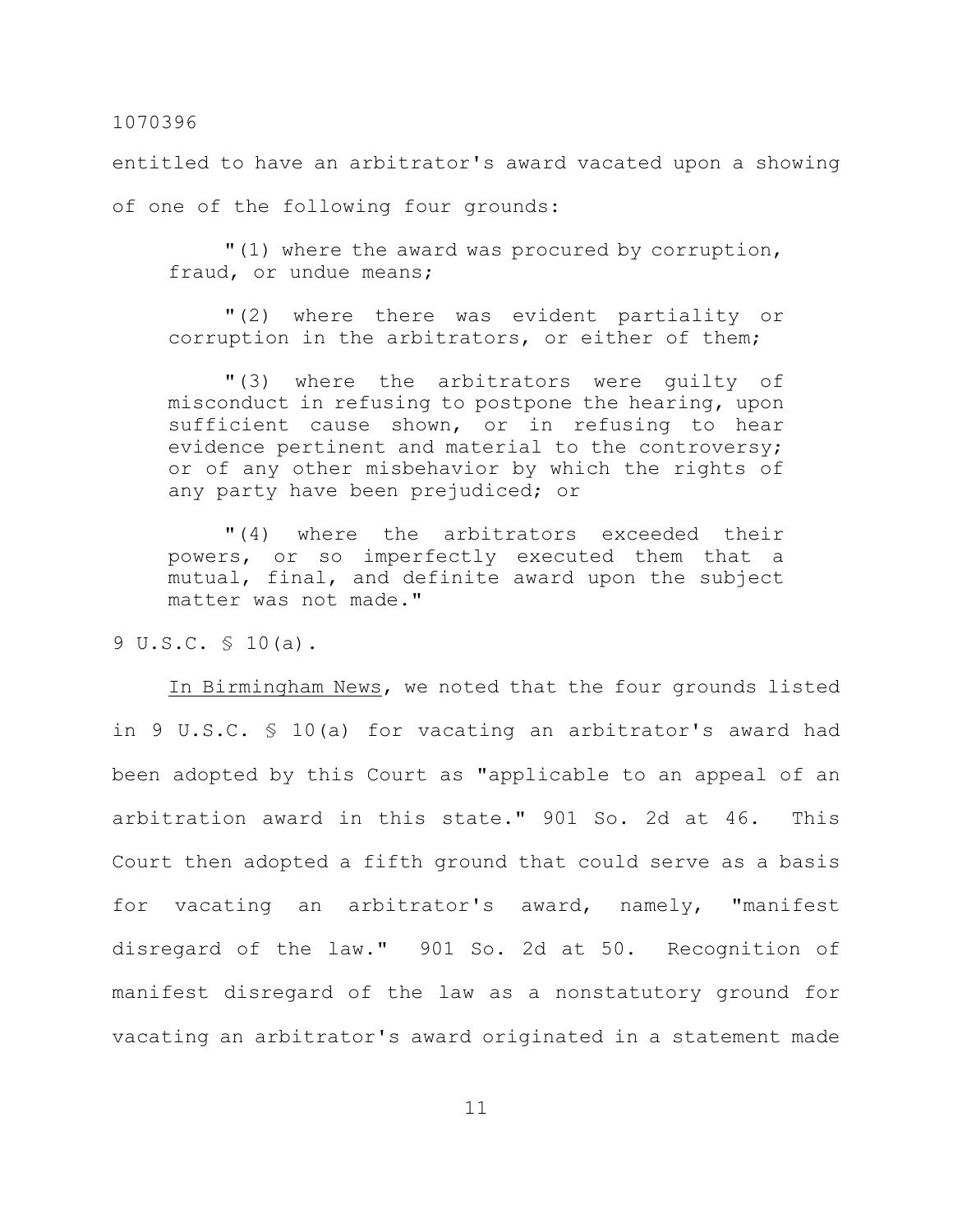by the Supreme Court of the United States in Wilko v. Swan, 346 U.S. 427 (1953). In that case, the Supreme Court remarked that the "[p]ower to vacate an award is limited," but it went on to state that "[i]n unrestricted submission, such as the present margin agreements envisage, the interpretations of the law by the arbitrators in contrast to manifest disregard [of the law] are not subject, in the federal courts, to judicial review for error in interpretation." 346 U.S. at 436-37. As we noted in Birmingham News, all the federal courts of appeals and a majority of state appellate courts, including this Court in Birmingham News, thereafter adopted manifest disregard of the law as a fifth ground for vacating an arbitration award. 901 So. 2d at 48-50.

Earlier this year, the Supreme Court of the United States, in Hall Street Associates, L.L.C. v. Mattel, Inc., supra, rejected the conclusion that it had adopted manifest disregard of the law as an additional, nonstatutory ground for relief from an arbitrator's decision. The Supreme Court stated that such a reading was "too much for Wilko to bear" and that the text of the Federal Arbitration Act "compels a reading of the § 10 and § 11 categories [of relief] as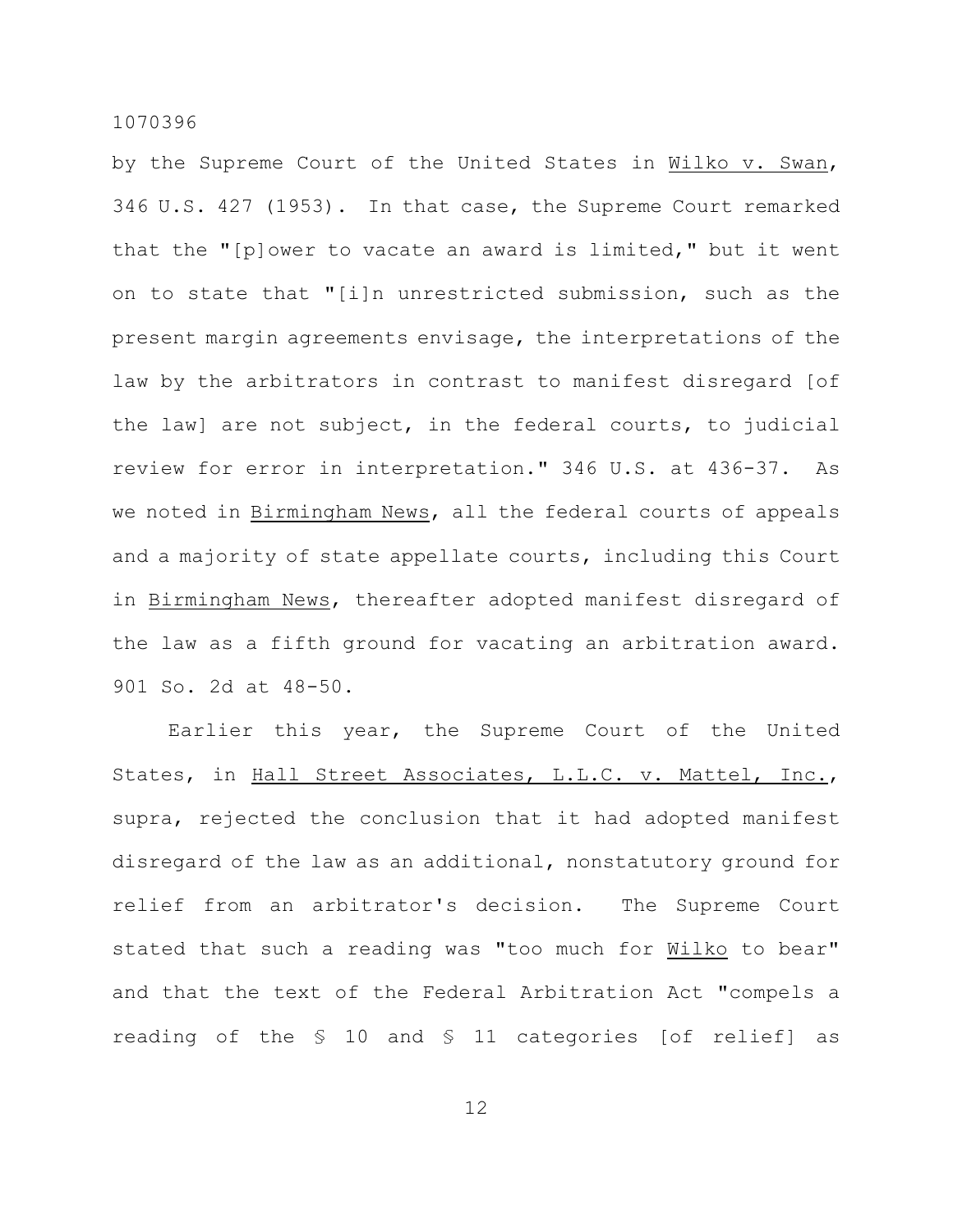exclusive." U.S. at , 128 S.Ct. at 1404. Under the Supreme Court's decision in Hall Street Associates, therefore, manifest disregard of the law is no longer a proper basis under the Federal Arbitration Act for vacating, modifying, or correcting an arbitrator's award. In light of the fact that the Federal Arbitration Act is federal law, and in light of the Supremacy Clause of the Constitution of the United States, Art. VI, we hereby overrule our earlier statement in Birmingham News that manifest disregard of the law is a ground for vacating, modifying, or correcting an arbitrator's award under the Federal Arbitration Act, and we also overrule any such language in our other cases construing federal arbitration law.

Hereford has raised manifest disregard of the law as the only ground on which she seeks to have the arbitrator's award vacated. Because manifest disregard of the law is not a valid ground for relief from the arbitrator's award and because Hereford has not argued that this Court should vacate the decision of the arbitrator on any of the grounds specified in § 10(a) of the Federal Arbitration Act, she has not demonstrated that she is entitled to relief from the trial